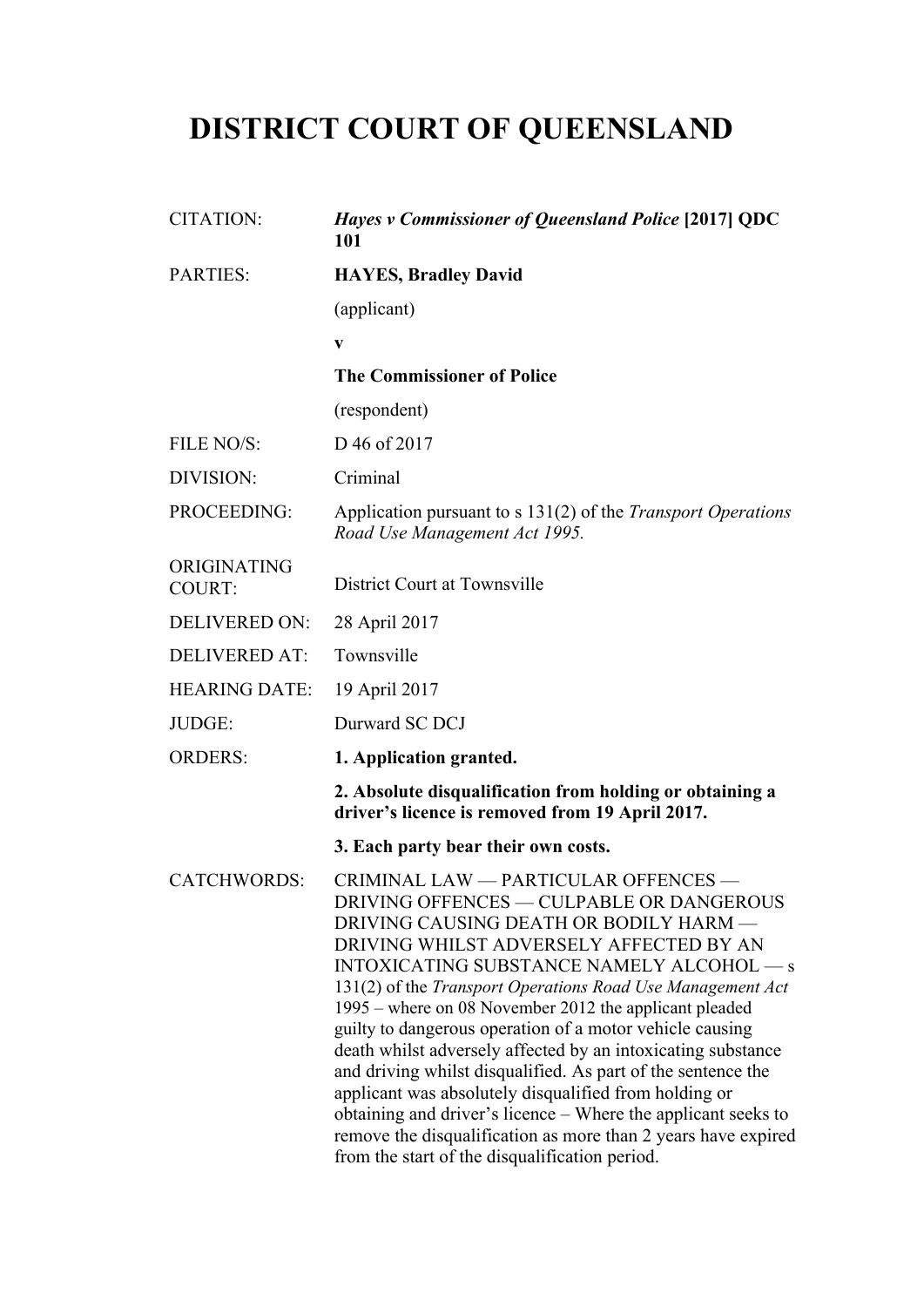| <b>LEGISLATION:</b> | Sections 131(2), 131(2C) and 131(D) Transport Operations<br>(Road Use Management) Act 1995 (Qld)                                                                    |
|---------------------|---------------------------------------------------------------------------------------------------------------------------------------------------------------------|
| CASES:              | Tabakovic v Commissioner of Police [2009] QDC 191;<br>Kennedy v Commissioner of Police [2009] QDC 181; Hopper<br>v Commissioner of Queensland Police [2016] QDC 210 |
| COUNSEL:            | Mr T Carlos for the Applicant.<br>Mr M O'Brien for the Respondent.                                                                                                  |
| <b>SOLICITORS:</b>  | Arthur Browne & Associates for the applicant.<br>Queensland Police Service Solicitor for the respondent.                                                            |

[1] The applicant was convicted of two offences: dangerous operation of a motor vehicle causing death whilst adversely affected by an intoxicating substance and driving whilst disqualified. His Honour Judge Baulch SC sentenced the applicant in the District Court at Townsville on 08 November 2012 to 4 years imprisonment suspended after 16 months imprisonment with an operational period of 5 years. With respect to driving whilst disqualified, the applicant was sentenced to 6 months imprisonment to be served concurrently with the 4 year term and was disqualified from holding or obtaining a drivers licence absolutely.

#### **The Application**

[2] The applicant applied for his driver's licence disqualification to be lifted. I heard submissions from Mr Carlos for the applicant and Mr O'Brien for the respondent on 19 April 2017. I granted the application, made the relevant orders and reserved these reasons.

#### **The Relevant Statutory Provisions**

[3] Section 131(2) of the *Transport Operations (Road Use Management) Act 1995*  (*Torum*) provides that:

*A person who has been disqualified, by operation of law or an order, from holding or obtaining a Queensland driver licence absolutely or for a period of more than 2 years, may, at any time after the expiration of 2 years from the start of the disqualification period, apply for the disqualification to be removed.*

[4] Section 131(2C) of the *Transport Operations (Road Use Management) Act 1995*  (*Torum*) provides that:

*Upon hearing any such application the judge of the Supreme Court or District Court or justices constituting the court may, as is thought proper, having regard to the character of the person disqualified and the person's conduct subsequent to the order, the nature of the offence, and any other circumstances of the case, either by order remove the*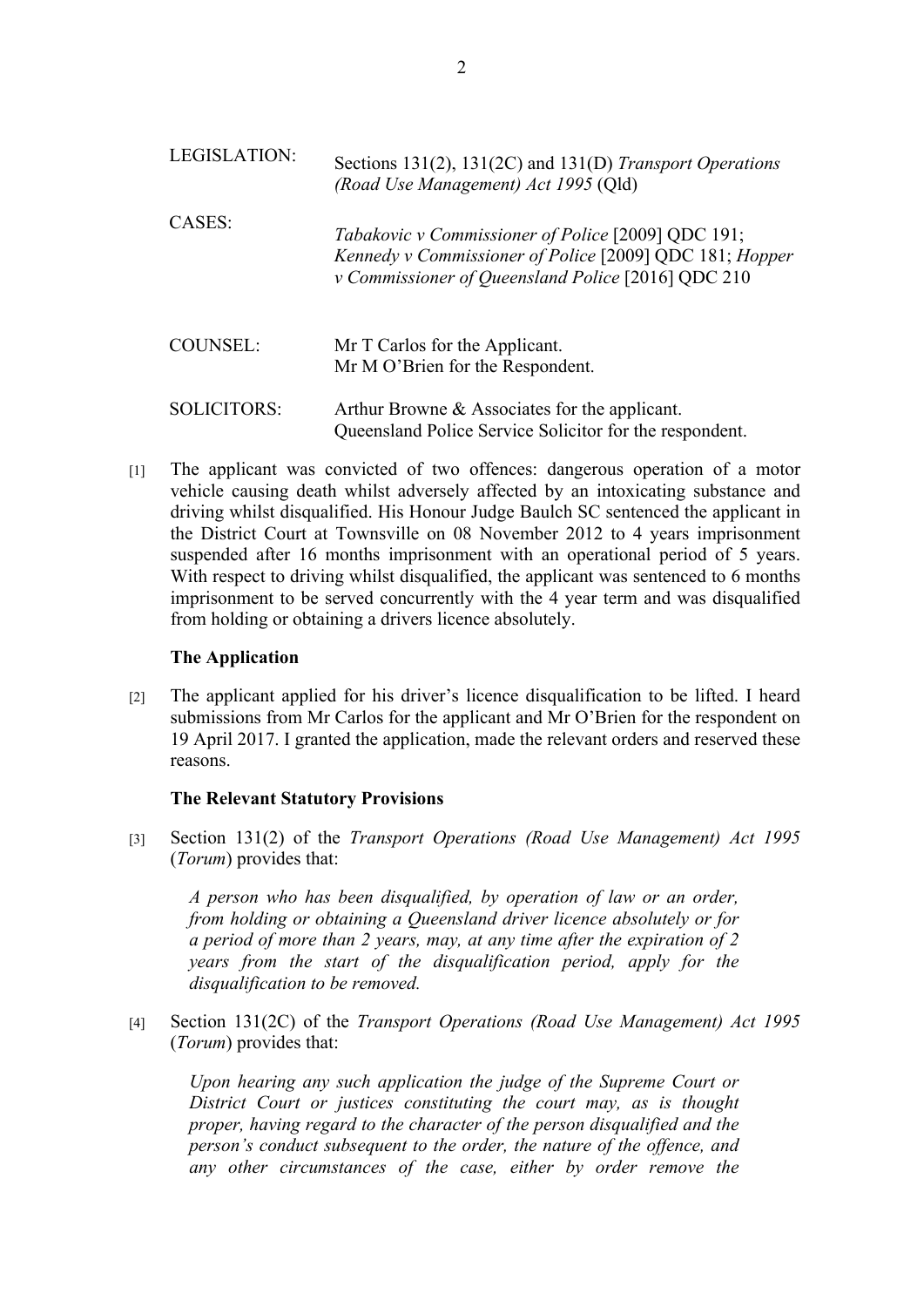## **The sentencing remarks**

[5] His Honour Judge Baulch SC took into account the applicant's early plea of guilty, his demonstration of remorse and cooperation with the police. However a critical observation was the applicant's antecedents. Although minor, the applicant had previously been disqualified from holding or obtaining a drivers licence for 3 months for driving while intoxicated. His Honour identified the similar nature of the previous offence, the short period of time between the commission of offences and the serious nature of this offence.

## **The Grounds of the Application**

- [6] The applicant is eligible to make an application for removal of the absolute disqualification as more than two years have passed since ordered was made. Mr Carlos submitted that the applicant has been subject to the order for a not insignificant period, his conduct subsequent conduct of the order is not adverse and the affidavits demonstrate that the applicant has reintegrated back into society.
- [7] The court may take into consideration the character of the applicant, his conduct subsequent to the order, the nature of the offence and other circumstances of his case.

#### **Submissions for the Applicant**

## *Character - affidavits of the applicant, his partner and employer*

[8] Since release from custody in 2014 the affidavits of the applicant, his partner and employer demonstrate that the applicant has been in a supportive relationship with his partner, is expecting a child, is a committed employee and has not operated a motor vehicle since November 2012.

#### *Conduct subsequent to the order*

[9] The applicant has not committed any further criminal or traffic offences subsequent to the absolute disqualification order.

# *The nature of the offence*

[10] It was conceded that the offence leading to the absolute disqualification was of a serious nature. The applicant disrespected a previous disqualifying order by driving a motor vehicle whilst intoxicated at the time of committing the offence. However as noted by the sentencing Judge the applicant demonstrated remorse and responsibility by remaining and assisting other persons at the scene.

#### *The applicant's antecedents; any other circumstances of the case*

[11] The applicant was born 2 July 1991 and was 20 years of age when he offended, 21 at the time of sentence and is now 26 years of age. He is currently employed and has